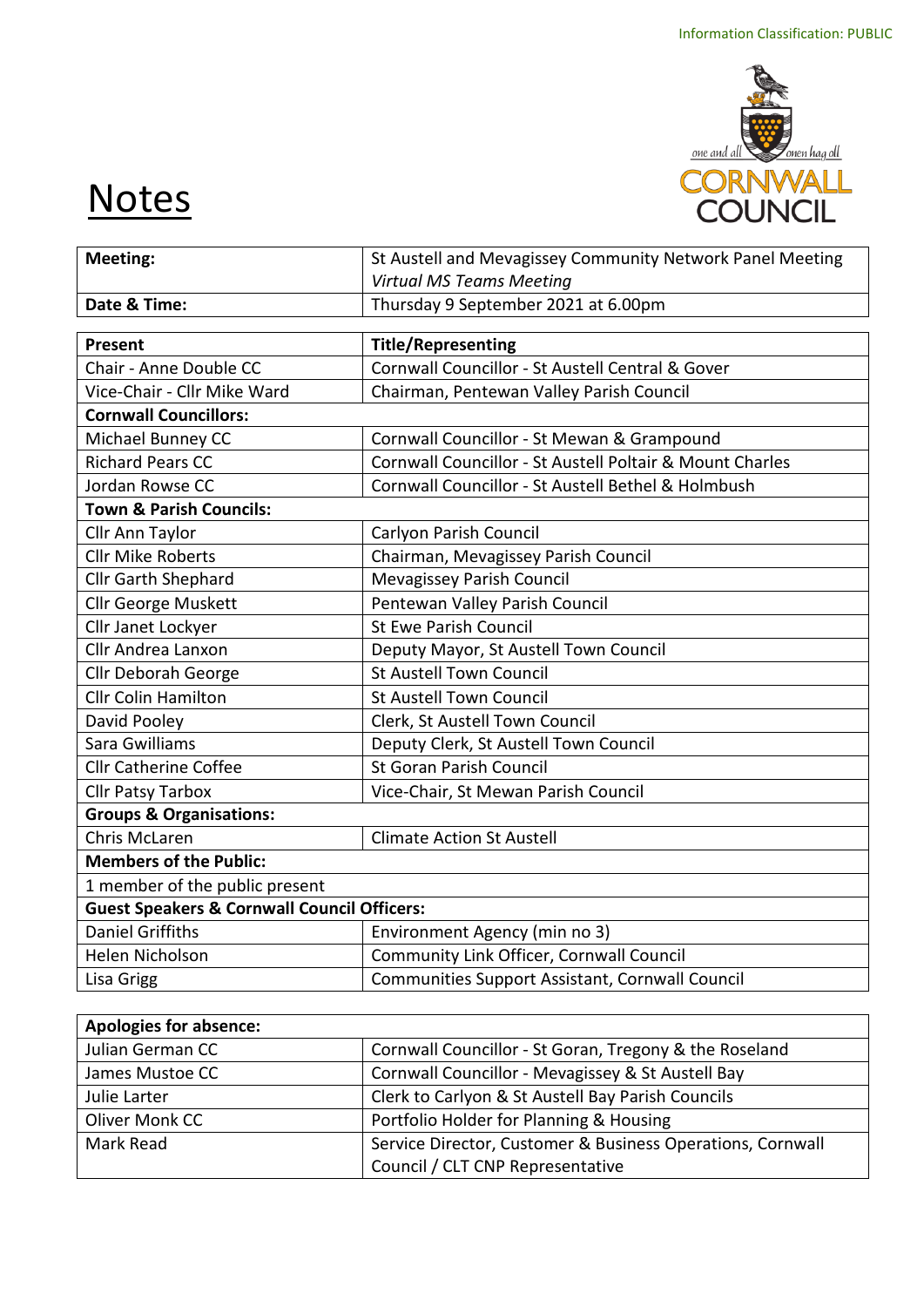| Item | <b>Key/Action Points</b>                                                                                                                                                                                                                                                                                                                                                                                                                                                                                                                                                                                                                                                                                                                                                                                                                                                                                                                                                                                                                                                                                                                                                                                                                                                                                                                                                                                                                                                                                                                                                                                                                                                                                                                                                                                                                                                                                                                                                                                                                                                                                                                                                                                                                                                                                              | <b>Action</b><br>by: |
|------|-----------------------------------------------------------------------------------------------------------------------------------------------------------------------------------------------------------------------------------------------------------------------------------------------------------------------------------------------------------------------------------------------------------------------------------------------------------------------------------------------------------------------------------------------------------------------------------------------------------------------------------------------------------------------------------------------------------------------------------------------------------------------------------------------------------------------------------------------------------------------------------------------------------------------------------------------------------------------------------------------------------------------------------------------------------------------------------------------------------------------------------------------------------------------------------------------------------------------------------------------------------------------------------------------------------------------------------------------------------------------------------------------------------------------------------------------------------------------------------------------------------------------------------------------------------------------------------------------------------------------------------------------------------------------------------------------------------------------------------------------------------------------------------------------------------------------------------------------------------------------------------------------------------------------------------------------------------------------------------------------------------------------------------------------------------------------------------------------------------------------------------------------------------------------------------------------------------------------------------------------------------------------------------------------------------------------|----------------------|
| 1.   | <b>Welcome and Introductions</b><br>Cornwall Councillor Anne Double, Chair of the Panel, welcomed all present to the<br>virtual meeting and invited everyone to introduce themselves.                                                                                                                                                                                                                                                                                                                                                                                                                                                                                                                                                                                                                                                                                                                                                                                                                                                                                                                                                                                                                                                                                                                                                                                                                                                                                                                                                                                                                                                                                                                                                                                                                                                                                                                                                                                                                                                                                                                                                                                                                                                                                                                                 |                      |
| 2.   | <b>Public Participation</b><br>There were no public questions.                                                                                                                                                                                                                                                                                                                                                                                                                                                                                                                                                                                                                                                                                                                                                                                                                                                                                                                                                                                                                                                                                                                                                                                                                                                                                                                                                                                                                                                                                                                                                                                                                                                                                                                                                                                                                                                                                                                                                                                                                                                                                                                                                                                                                                                        |                      |
| 3.   | <b>St Austell River Project</b><br>Following the proposed adoption of the St Austell River project by the Community<br>Network, Daniel Griffiths from the Environment Agency presented their data on the St<br>Austell river quality and ecological standards. Please see attached presentation.<br>Further information about water quality in catchment areas can also be found at;<br>https://environment.data.gov.uk/catchment-planning/.<br><b>Questions &amp; Answers</b><br><b>Q.</b> Is it correct that most of the failures for the St Austell River are linked to the<br><b>Menagwins Sewage Treatment Works?</b><br>Answer: Yes, the phosphate failures are linked to the treatments works, however, this<br>is generally the case and we continue to work on exploring how we can reduce<br>phosphorus pollution at wastewater treatment works.<br>Q. The valley used to flood regularly many years ago and measures were made to<br>mitigate this. Do you foresee any future flooding problems for the area with climate<br>change and the more unpredictable severe weather we're having?<br>Answer: The Environment Agency's Flood Risk Team can provide detailed information<br>and maps; Environmental management : Flooding and coastal change - detailed<br>information - GOV.UK (www.gov.uk)<br>Q. Do we have any protected species in the catchment area?<br>Answer: Eels have been identified and are a critically endangered species.<br><b>Q.</b> Thanks for the interesting presentation. Good to hear there are plans to look at<br>reducing phosphate but disappointing that its unlikely to be progressed until 2025?<br>The Three Bays Wildlife group have successfully recruited and trained volunteers to<br>become river guardians by participating in the Anglers' Riverfly Monitoring Initiative<br>and will help to monitor, detect and report issues to the Environment Agency.<br>Answer: We have just started planning for the next Asset Management Plan cycle for<br>2025 onwards, so it is unlikely that funding will be secured prior to that. We welcome<br>the engagement with the Three Bays Wildlife river guardians and the data and<br>evidence provided will be collated and used to address issues in the catchment area<br>and to help support future improvements. |                      |
|      |                                                                                                                                                                                                                                                                                                                                                                                                                                                                                                                                                                                                                                                                                                                                                                                                                                                                                                                                                                                                                                                                                                                                                                                                                                                                                                                                                                                                                                                                                                                                                                                                                                                                                                                                                                                                                                                                                                                                                                                                                                                                                                                                                                                                                                                                                                                       |                      |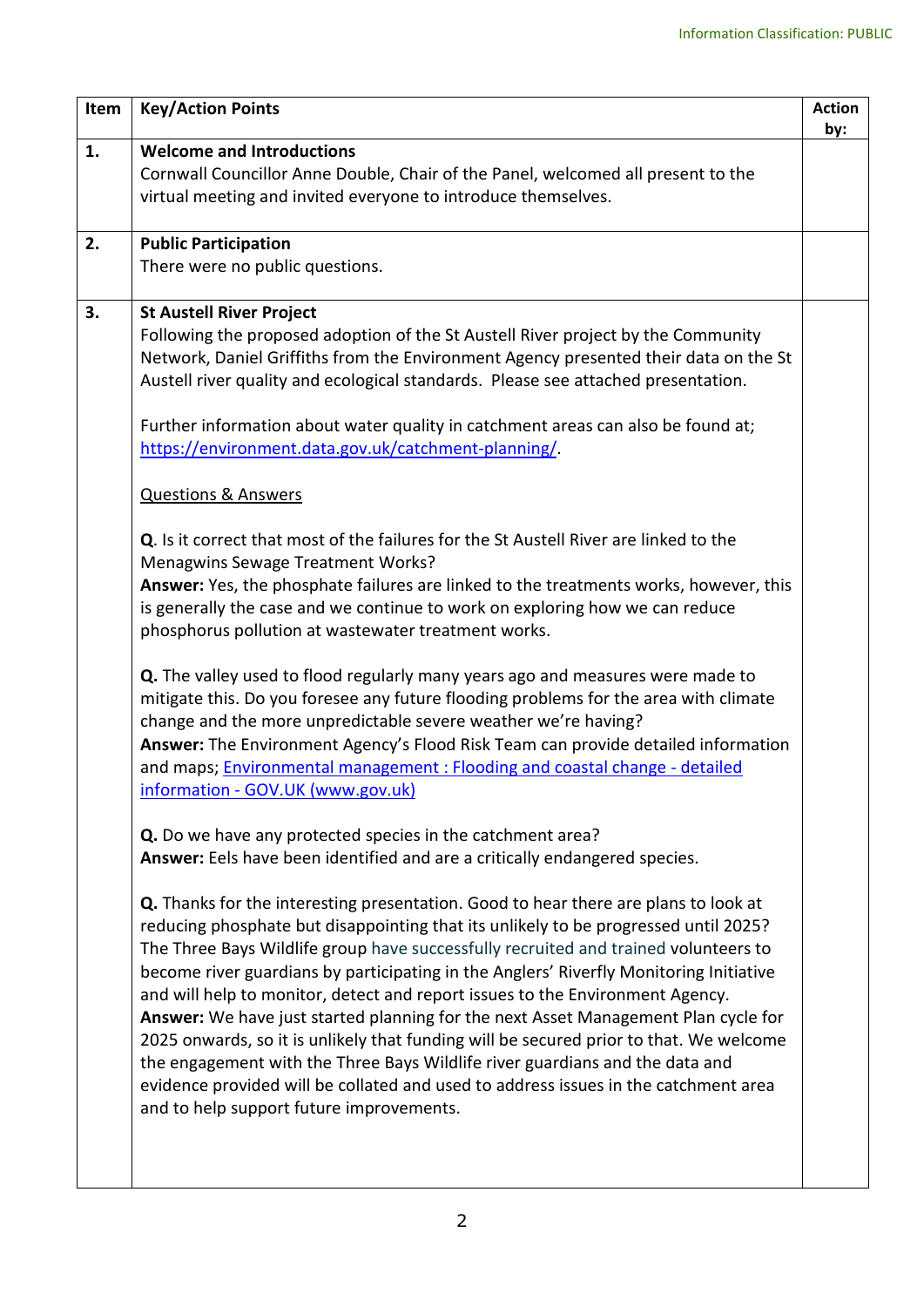|    | Q. Are there any plans to carry out any tertiary treatment at the sewage works?              |            |
|----|----------------------------------------------------------------------------------------------|------------|
|    | Answer: There may be a possibility we can monitor the target outfalls to see if there's      |            |
|    | been any change in the diatom community. In terms of phosphate treatment, the                |            |
|    | water companies have to comply with permits issued by the Environment Agency                 |            |
|    | which controls the substances and amounts used.                                              |            |
|    | Q. In general terms can you advise on the health of the St Austell River?                    |            |
|    | Answer: Overall it is not doing too badly and appears to be an improving catchment,          |            |
|    | which is supported by the encouraging levels of brown trout.                                 |            |
|    | Thanks were given to Daniel for his informative presentation.                                |            |
| 4. | <b>Housing</b>                                                                               |            |
|    | As apologies were received from Cornwall Councillor Oliver Monk, Portfolio Holder for        | <b>HN</b>  |
|    | Housing and Planning, this agenda item was deferred to a future meeting.                     |            |
| 5. | Notes of the last meeting (10 June 2021)                                                     |            |
|    | The notes of the last meeting were agreed as an accurate record.                             |            |
|    |                                                                                              |            |
| 6. | <b>Update on Climate Crisis Working Group</b>                                                |            |
|    | The Working Group are organising an event following COP26 to be held on the 27 <sup>th</sup> |            |
|    | November where there will be an opportunity to find out more about electric                  |            |
|    | vehicles, wildlife gardening, solar and wind energy plus much more.                          |            |
|    | A survey will be circulated shortly asking for views on issues people wish to hear more      |            |
|    | about. Please circulate the survey when available together with the event details as         | HN/        |
|    | widely as possible so that we can ensure the event tackles the issues people want to         | <b>ALL</b> |
|    | address.                                                                                     |            |
|    |                                                                                              |            |
| 7. | <b>Traffic and Highways Issues</b>                                                           |            |
|    | <b>Sunny Corner</b>                                                                          |            |
|    | Thanks were extended to all involved in the efforts to demolish a dangerous building at      |            |
|    | Levalsa Meor following a car collision to enable the road to be fully reopened ahead of      |            |
|    | the busy bank holiday Monday. However, the incident has highlighted the need for a           |            |
|    | change in Council policy to enable swifter action to be taken in emergency situations.       |            |
|    |                                                                                              |            |
|    | <b>Parking issues</b>                                                                        |            |
|    | In response to parking issues, Councillor Pears advised that the parking bay outside         |            |
|    | the Slades Road Chinese takeaway is to be removed.                                           |            |
|    | <b>Community Networks Highways Scheme</b>                                                    |            |
|    | Budget permitting it is hoped the scheme will continue from April 2022 but awaiting          |            |
|    | confirmation on the Local Transport Plan funding from central government.                    |            |
| 8. | <b>Feedback on local issues from Town and Parish Councils</b>                                |            |
|    |                                                                                              |            |
|    |                                                                                              |            |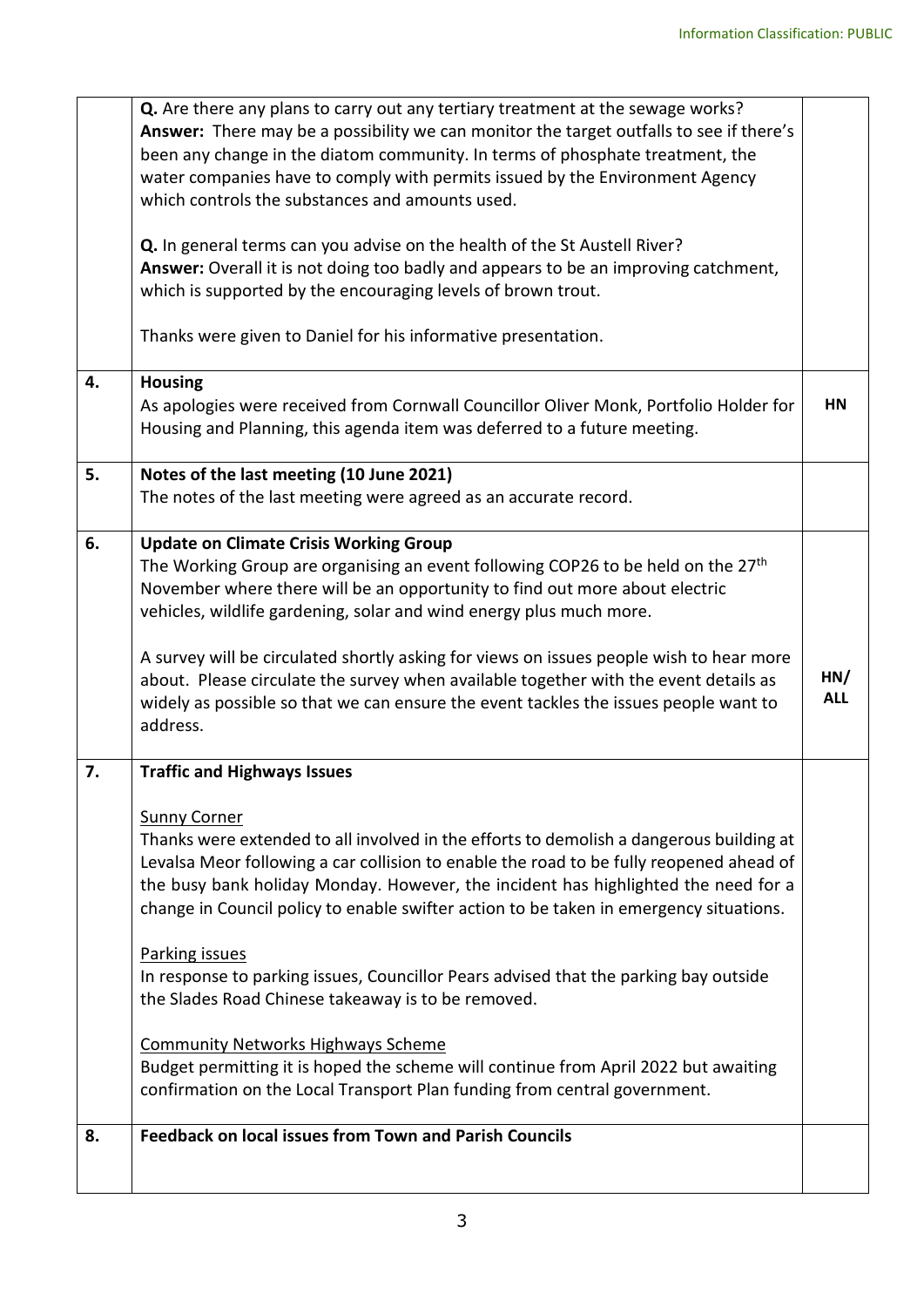| The Chair proposed that for future meetings the Town and Parish Councils will be asked         | <b>ALL</b> |
|------------------------------------------------------------------------------------------------|------------|
| to submit a written report to Helen/Lisa 7 days before the meeting. The reports will           |            |
| then be circulated with the agenda.                                                            |            |
|                                                                                                |            |
| <b>Carlyon Parish Council</b>                                                                  |            |
| Successful Tour of Britain Party held in Tregrehan Park. Ongoing issues with parking in        |            |
| Sea Road over the summer period. The Parish Council provided the Residents                     |            |
| Association with parking cones which seemed to help alleviate the problem.                     |            |
|                                                                                                |            |
| <b>Mevagissey Parish Council</b>                                                               |            |
| The one-way system was reintroduced over the summer which worked well. A                       |            |
| Working Party has been set up with the Parish Council and Cornwall Council officers to         |            |
| look at the Fore Street traffic issues. The inadequacy of the toilets was highlighted          |            |
| with the sheer number of visitors, sterling work was done by the parish and                    |            |
| contractors but the parish council will need to significantly invest in the conveniences       |            |
| to modernise them for next year. A Working Party chaired by Cllr Shephard has been             |            |
| set up to address the spiralling housing crisis. Disappointed that the Housing item has        | GS/HN      |
| been deferred. Cllr Shephard to email HN with queries.                                         |            |
|                                                                                                |            |
| Pentewan Valley                                                                                |            |
| Successful funding announcement for Pentewan for a Coastal Flood Defences Project              |            |
| to protect 38 properties from future sea flooding and thanks to all involved. Cornwall         |            |
| Council's Planning Committee supported the Parish Council's objection to the                   |            |
| proposal for a solar farm on land at Tregorrick Farm. The Parish is keen to work with          |            |
| St Austell Town Council and neighbouring parish councils to establish improvements             |            |
| for the wider cycle network and to build on the Tour of Britain legacy. The Parish             |            |
| Council is now at full complement having recruited to the 2 vacancies.                         |            |
|                                                                                                |            |
| St Ewe                                                                                         |            |
| The Church is back to holding regular services and weddings. The village hall was              |            |
| redecorated during the lockdown and is also busy taking bookings. The parish is                |            |
| concerned at the delays in getting through to St Austell Health Hub and the difficulties       |            |
| in getting a Doctor's appointment and asked if a representative could attend the next          |            |
| meeting.                                                                                       |            |
|                                                                                                |            |
| St Austell Town                                                                                |            |
| The Town Council is now at full complement having recruited to the 2 vacancies.                |            |
| Hoping to fully reopen the Library from 27 <sup>th</sup> September. Still working closely with |            |
| Cornwall Council on how the complex needs accommodation will be reduced in the                 |            |
| town. Awaiting outcome of the Welcome Back funding bid for security provision in the           |            |
| Town Centre and outlying areas. Working closely with the Town Centre Revitalisation            |            |
| Partnership and awaiting outcome of funding bid for some potential feasibility work            |            |
| which could also include the cycle network improvements.                                       |            |
|                                                                                                |            |
| <b>St Goran</b>                                                                                |            |
| Busiest summer the village has seen. Great community spirit with lots of beach cleans          |            |
| arranged with local groups etc. The community has taken over the running of the                |            |
| public conveniences and a cleaning rota has been arranged. Similarly to other                  |            |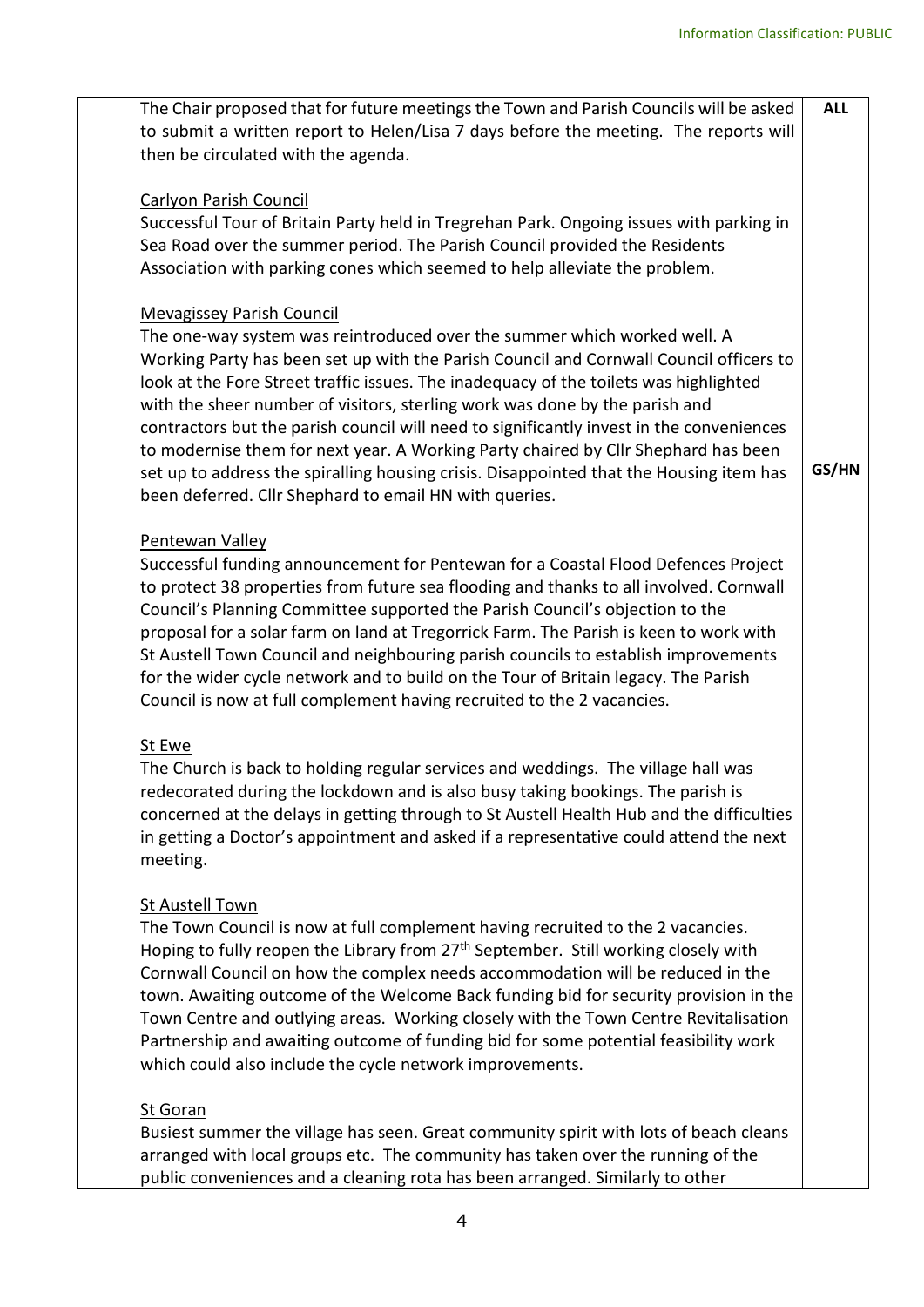|     | parishes, housing remains a key issue and, together with the Neighbourhood<br>Development Plan Group, are looking at how to address and take forward issues with<br>the community.                                                                                                                                                                                                                                                                                            |            |
|-----|-------------------------------------------------------------------------------------------------------------------------------------------------------------------------------------------------------------------------------------------------------------------------------------------------------------------------------------------------------------------------------------------------------------------------------------------------------------------------------|------------|
|     | St Mewan<br>Successful community event held for the Tour of Britain. Continuing to work with<br>Councillor Bunney regarding average speed cameras for the A3058. The parish is<br>looking for maintenance operatives to assist with general duties and with bin<br>emptying. The Parish is looking to recruit a Deputy Clerk to assist with increasing<br>workloads.                                                                                                          |            |
| 9.  | <b>Feedback from Cornwall Councillors</b><br>The Chair proposed that Cornwall Councillors also submit written reports to Helen/Lisa<br>7 days before future meetings for circulation with the agenda. Cllr Mustoe sent a<br>written report which will be appended to the meeting notes.                                                                                                                                                                                       | <b>ALL</b> |
|     | <b>Councillor Michael Bunney</b><br>Highways issues remain a key focus across the parishes. Keen to continue working<br>with Cornwall Council and partners on average speed cameras for the A3058. The<br>exceptionally busy summer period has demonstrated how pushed services are and<br>highlighted how we need to adapt and to be able to respond in future.                                                                                                              |            |
|     | <b>Councillor Anne Double</b><br>Ongoing antisocial behaviour issues in and around the town. Continuing to work with<br>the Town Council and Cornwall Council on ongoing issues with temporary and<br>supported accommodation in St Austell. Met with Officers regarding the<br>improvements to the Carthew to St Austell road as part of the A30 link road work.<br>Awaiting update from Highways Officers on the investigative work regarding the<br>Mevagissey roundabout. |            |
| 10. | <b>Any Other Business</b>                                                                                                                                                                                                                                                                                                                                                                                                                                                     |            |
|     | <b>Community Governance Review</b><br>David Pooley advised that Cornwall Council are consulting the relevant Town and<br>Parish Councils regarding the deferred proposals and if they wish to revisit. The Town<br>Council has until the 8 <sup>th</sup> October to respond.                                                                                                                                                                                                  |            |
|     | <b>Tour of Britain</b><br>The Chair congratulated all who helped to organise the excellent various community<br>activities and events to support the Tour of Britain.                                                                                                                                                                                                                                                                                                         |            |
| 11. | <b>Next Meeting Date</b><br>Thursday 25 November - please note this date has changed from 11 November.                                                                                                                                                                                                                                                                                                                                                                        | <b>ALL</b> |
|     | The meeting closed at 7.16pm                                                                                                                                                                                                                                                                                                                                                                                                                                                  |            |
|     | <b>Contact Officers:</b>                                                                                                                                                                                                                                                                                                                                                                                                                                                      |            |
|     | If you have any queries about the Community Network Panel, please contact:                                                                                                                                                                                                                                                                                                                                                                                                    |            |